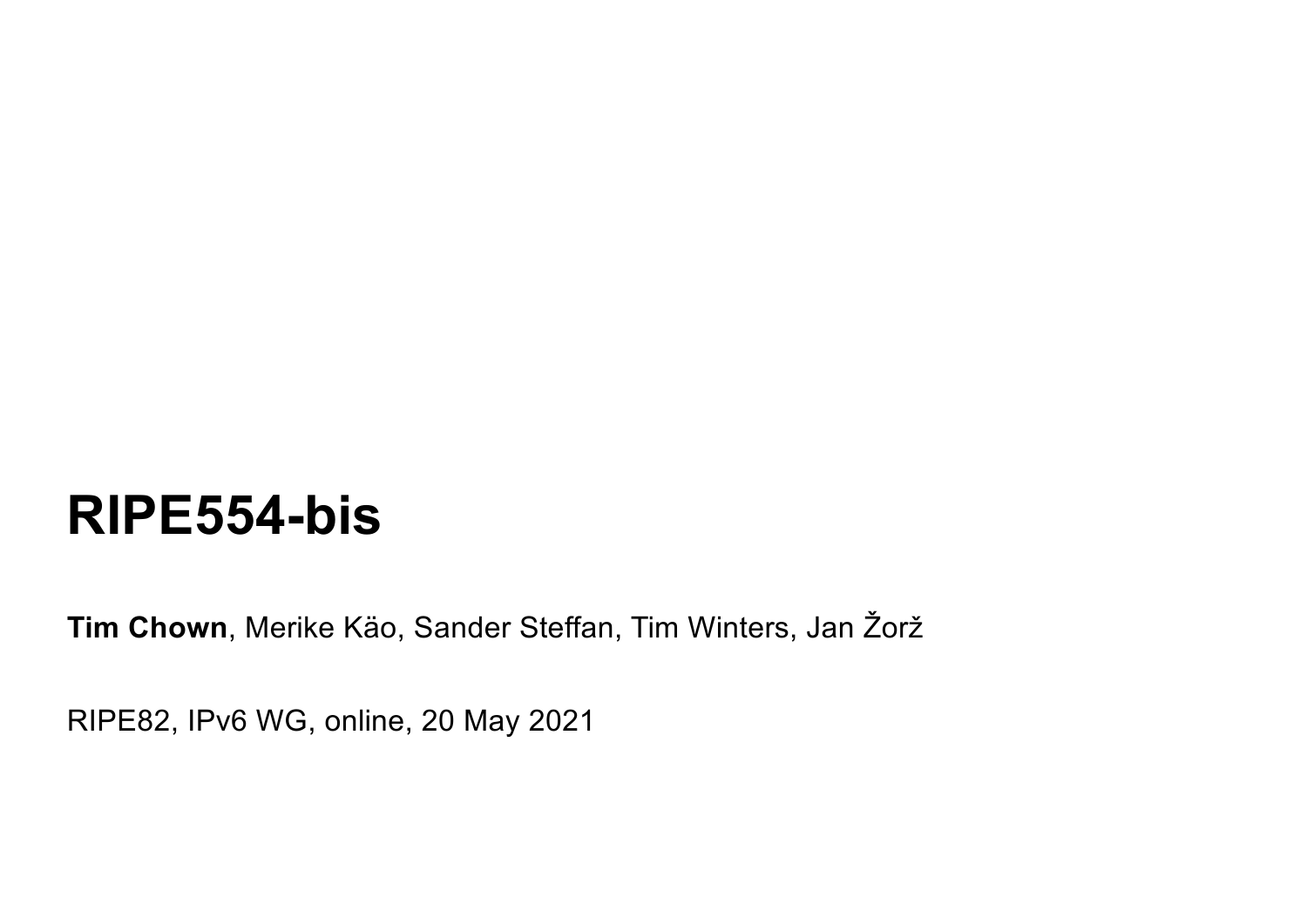## **Updating the IPv6 ICT tender guidance**

#### **Status of the work**

- Original publication, June 2012 [https://www.ripe.net/publications/docs/ripe-55](https://www.ripe.net/publications/docs/ripe-554)4
- A lot of text in RIPE-554 is10 years old or more
- Hence agreement at RIPE81 to progress a 554–bis update
- Scope is largely the same; don't want to include significant extras; focus on updating what's there
- Retained the linkage to the active IPv6 Ready Logo programme [https://www.ipv6ready.or](https://www.ipv6ready.org/)g
- Added Tim Winters as fifth author who has experience with IPv6 interop and the IPv6 Ready programme
- Google doc of current –bis:
- [https://docs.google.com/document/d/10HsfHDOIhUPIvGk9WP0azJiIsMVzQ49RsqWfnbNtceI/ed](https://docs.google.com/document/d/10HsfHDOIhUPIvGk9WP0azJiIsMVzQ49RsqWfnbNtceI/edit)it

#### **Comments are welcome to the IPv6 WG list - ipv6-wg@ripe.net**

2 RIPE-82 -- IPv6 WG -- RIPE554-bis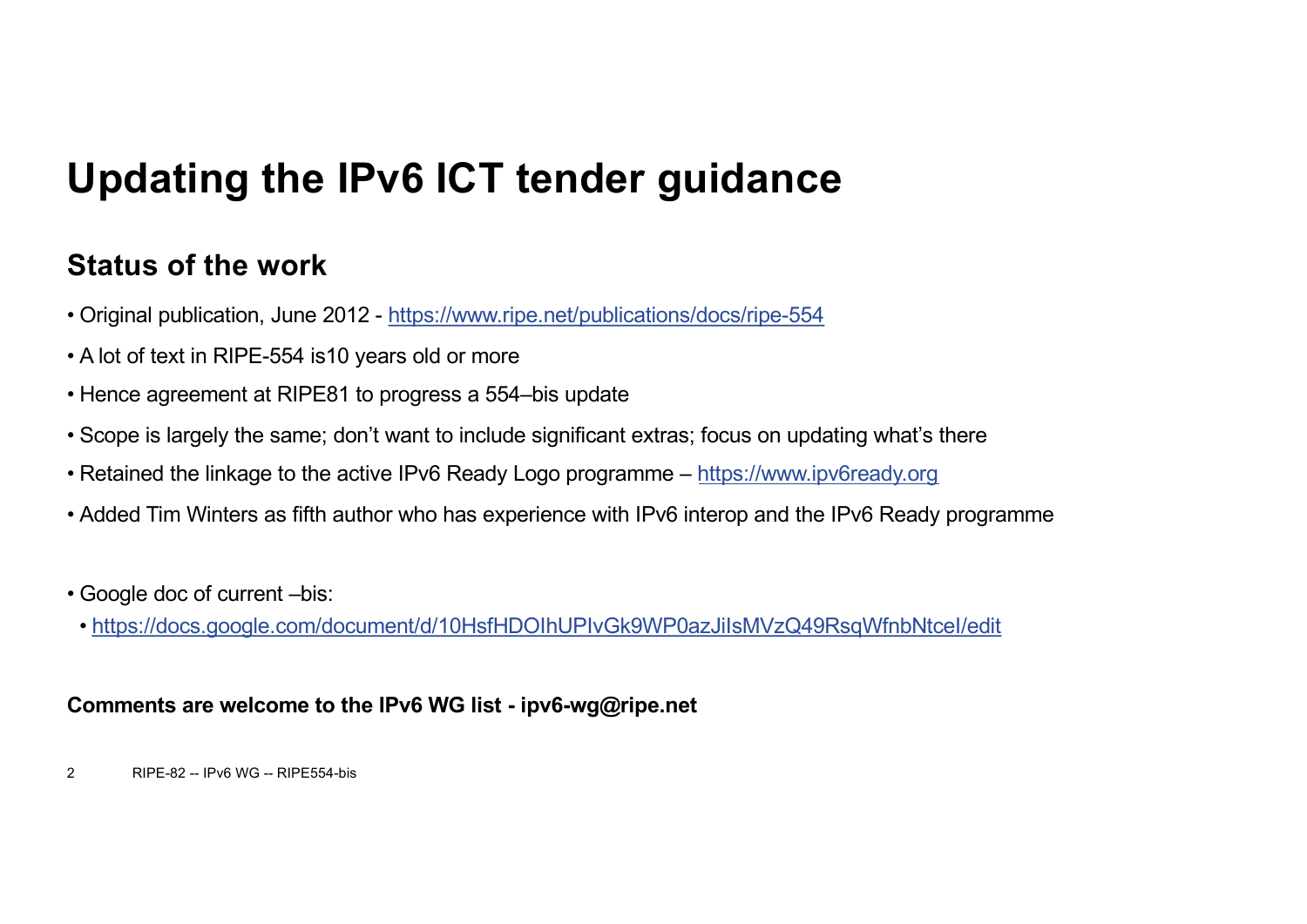## **Updates since RIPE 81**

#### **Document status and (some) changes**

- Mobile device category removed; now considered a Host for connectivity to local infrastructure
- Transition mechanisms added: MAP-T, MAP-E, DS-Lite focus on IPv6-only access networks
- IPsec remains optional; updated IPsec/IKEv2 RFC lists
- Added several RFCs to mandatory and optional sections of each equipment category to reflect new RFCs and new operational practices since 2012
- For example: RFC8601 now mandatory
- **It's important that those who may wish to use or recommend this document check the contents of the mandatory and optional sections for each equipment category.**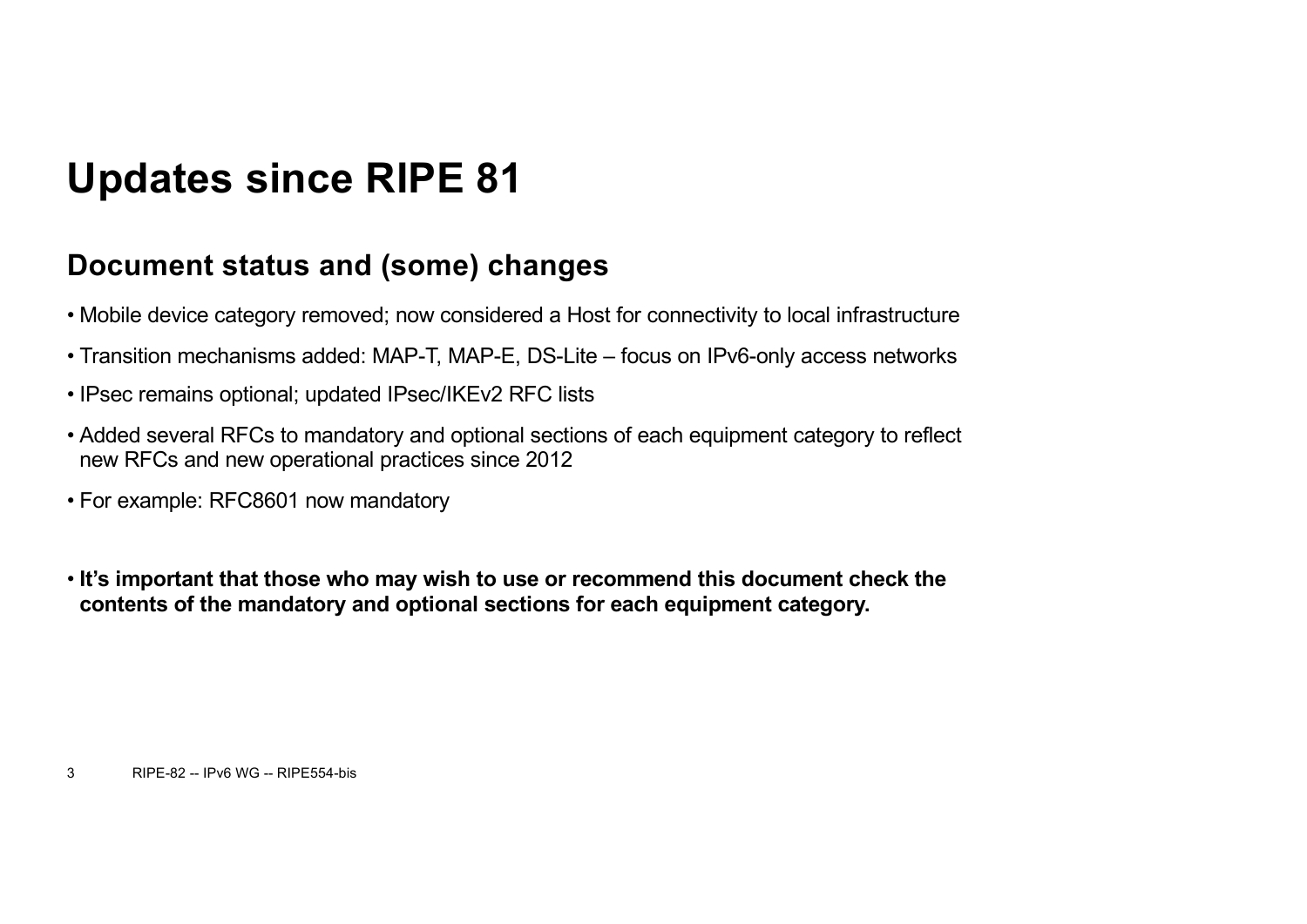### **On the to-do list**

#### **Outstanding things to be done by authors**

- Merike will sync security section with the IETF opsec WG IPv6 security draft
- [https://datatracker.ietf.org/doc/html/draft-ietf-opsec-v](https://datatracker.ietf.org/doc/html/draft-ietf-opsec-v6)6
- Once all the included RFCs are agreed, TimW will check that standards that are part of the IPv6 Ready Logo test procedures, typically performed by accredited labs, are marked with an asterisk \*
- Consider additions for NETCONF/YANG/RESTCONF; check against RFC8504
- Decide whether mDNS/DNS-SD should be included in the optional section
- **Authors would like comments with a view to have a final draft ready by the end of May**